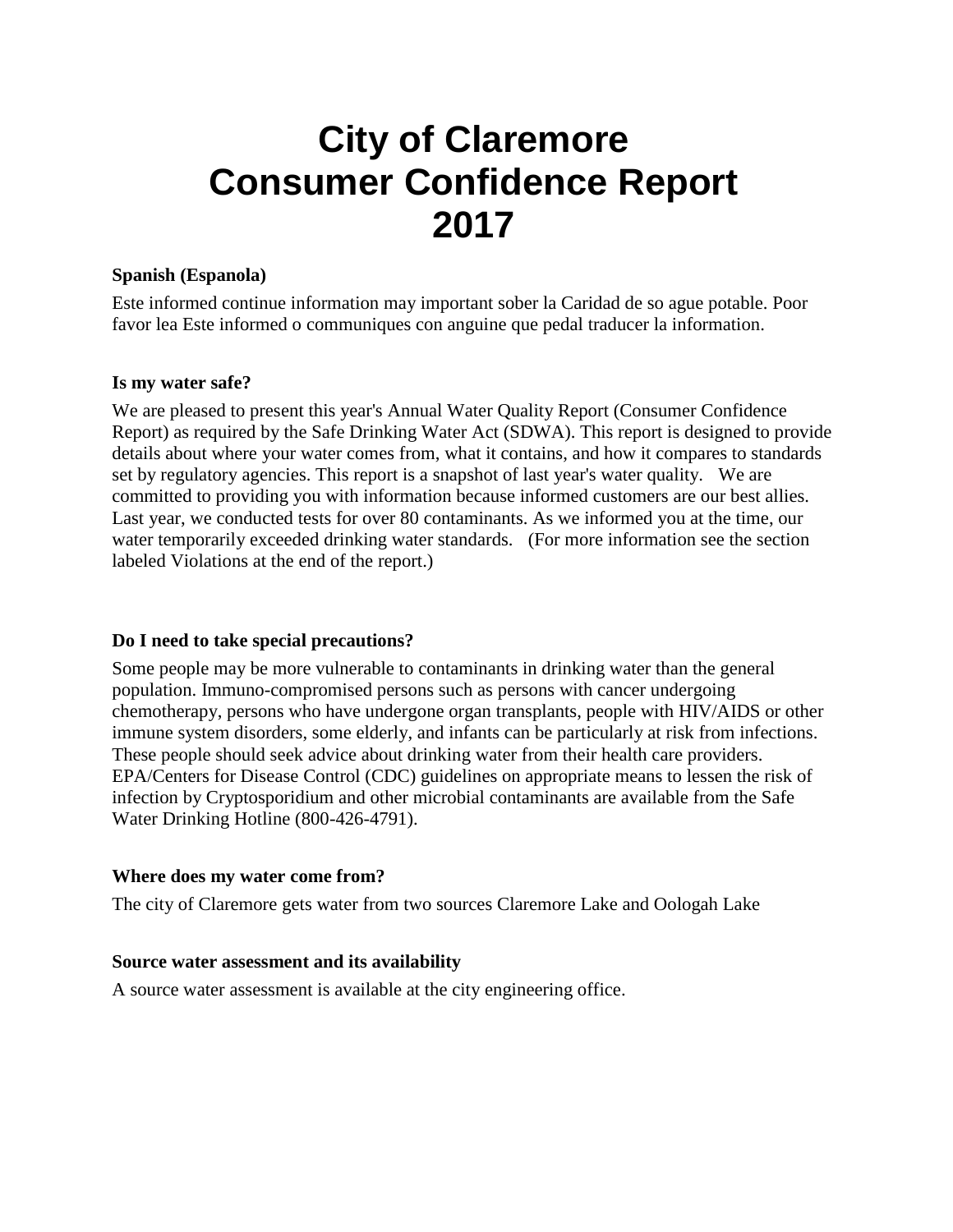#### **Why are there contaminants in my drinking water?**

Drinking water, including bottled water, may reasonably be expected to contain at least small amounts of some contaminants. The presence of contaminants does not necessarily indicate that water poses a health risk. More information about contaminants and potential health effects can be obtained by calling the Environmental Protection Agency's (EPA) Safe Drinking Water Hotline (800-426-4791).

The sources of drinking water (both tap water and bottled water) include rivers, lakes, streams, ponds, reservoirs, springs, and wells. As water travels over the surface of the land or through the ground, it dissolves naturally occurring minerals and, in some cases, radioactive material, and can pick up substances resulting from the presence of animals or from human activity: microbial contaminants, such as viruses and bacteria, that may come from sewage treatment plants, septic systems, agricultural livestock operations, and wildlife; inorganic contaminants, such as salts and metals, which can be naturally occurring or result from urban storm water runoff, industrial, or domestic wastewater discharges, oil and gas production, mining, or farming; pesticides and herbicides, which may come from a variety of sources such as agriculture, urban storm water runoff, and residential uses; organic Chemical Contaminants, including synthetic and volatile organic chemicals, which are by-products of industrial processes and petroleum production, and can also come from gas stations, urban storm water runoff, and septic systems; and radioactive contaminants, which can be naturally occurring or be the result of oil and gas production and mining activities. In order to ensure that tap water is safe to drink, EPA prescribes regulations that limit the amount of certain contaminants in water provided by public water systems. Food and Drug Administration (FDA) regulations establish limits for contaminants in bottled water which must provide the same protection for public health.

#### **How can I get involved?**

There are city council meetings the first and third Mondays of each month.

#### **Description of Water Treatment Process**

Your water is treated in a "treatment train" (a series of processes applied in a sequence) that includes coagulation, flocculation, sedimentation, filtration, and disinfection. Coagulation removes dirt and other particles suspended in the source water by adding chemicals (coagulants) to form tiny sticky particles called "floc," which attract the dirt particles. Flocculation (the formation of larger flocs from smaller flocs) is achieved using gentle, constant mixing. The heavy particles settle naturally out of the water in a sedimentation basin. The clear water then moves to the filtration process where the water passes through sand, gravel, charcoal or other filters that remove even smaller particles. A small amount of chlorine or other disinfection method is used to kill bacteria and other microorganisms (viruses, cysts, etc.) that may be in the water before water is stored and distributed to homes and businesses in the community.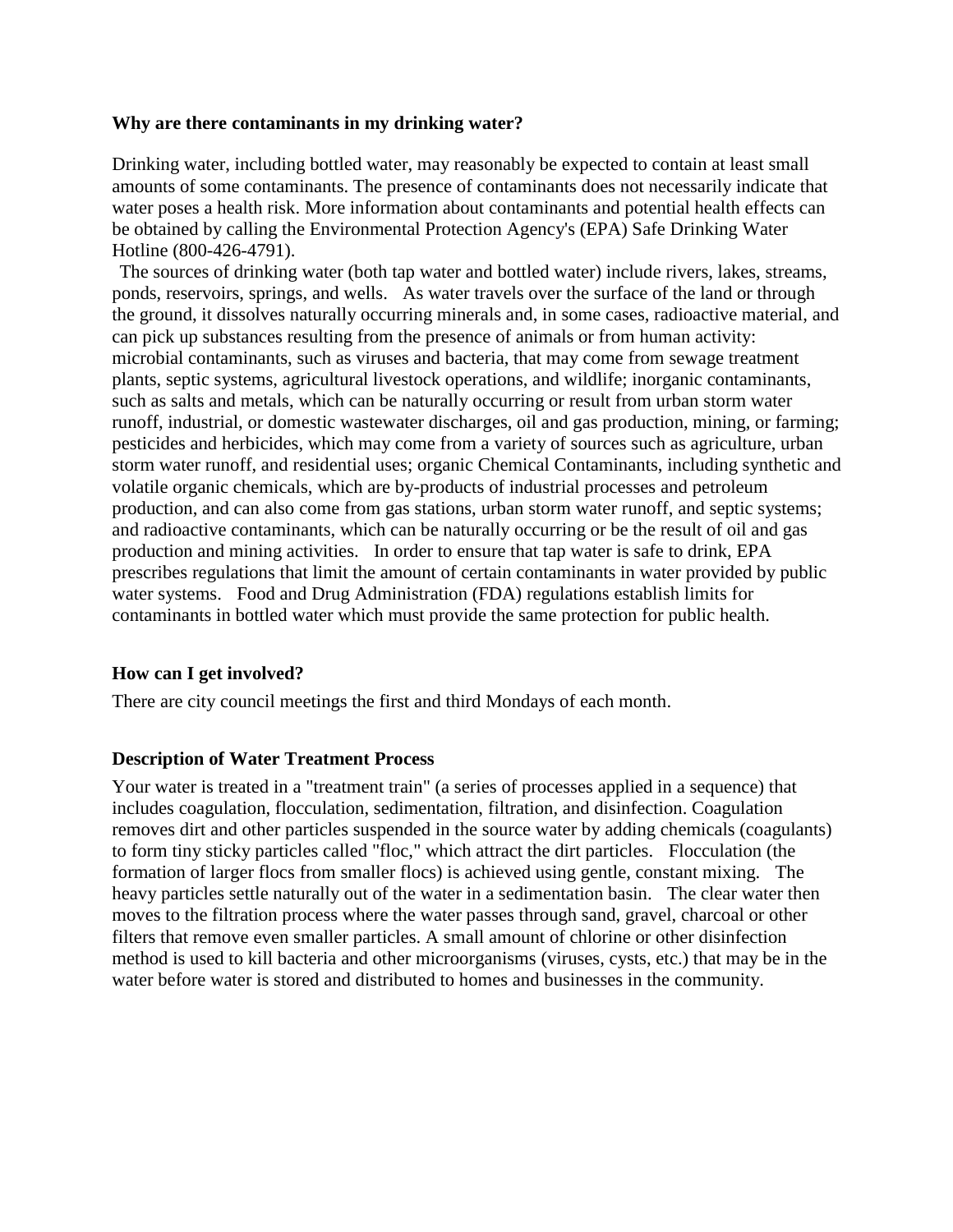### **Water Conservation Tips**

Did you know that the average U.S. household uses approximately 400 gallons of water per day or 100 gallons per person per day? Luckily, there are many low-cost and no-cost ways to conserve water. Small changes can make a big difference – try one today and soon it will become second nature.

- Take short showers a 5 minute shower uses 4 to 5 gallons of water compared to up to 50 gallons for a bath.
- Shut off water while brushing your teeth, washing your hair and shaving and save up to 500 gallons a month.
- Use a water-efficient showerhead. They're inexpensive, easy to install, and can save you up to 750 gallons a month.
- Run your clothes washer and dishwasher only when they are full. You can save up to 1,000 gallons a month.
- Water plants only when necessary.
- Fix leaky toilets and faucets. Faucet washers are inexpensive and take only a few minutes to replace. To check your toilet for a leak, place a few drops of food coloring in the tank and wait. If it seeps into the toilet bowl without flushing, you have a leak. Fixing it or replacing it with a new, more efficient model can save up to 1,000 gallons a month.
- Adjust sprinklers so only your lawn is watered. Apply water only as fast as the soil can absorb it and during the cooler parts of the day to reduce evaporation.
- Teach your kids about water conservation to ensure a future generation that uses water wisely. Make it a family effort to reduce next month's water bill!
- Visit [www.epa.gov/watersense](http://www.epa.gov/watersense) for more information.

## **Source Water Protection Tips**

Protection of drinking water is everyone's responsibility. You can help protect your community's drinking water source in several ways:

- Eliminate excess use of lawn and garden fertilizers and pesticides they contain hazardous chemicals that can reach your drinking water source.
- Pick up after your pets.
- If you have your own septic system, properly maintain your system to reduce leaching to water sources or consider connecting to a public water system.
- Dispose of chemicals properly; take used motor oil to a recycling center.
- Volunteer in your community. Find a watershed or wellhead protection organization in your community and volunteer to help. If there are no active groups, consider starting one. Use EPA's Adopt Your Watershed to locate groups in your community, or visit the Watershed Information Network's How to Start a Watershed Team.
- Organize a storm drain stenciling project with your local government or water supplier. Stencil a message next to the street drain reminding people "Dump No Waste - Drains to River" or "Protect Your Water." Produce and distribute a flyer for households to remind residents that storm drains dump directly into your local water body.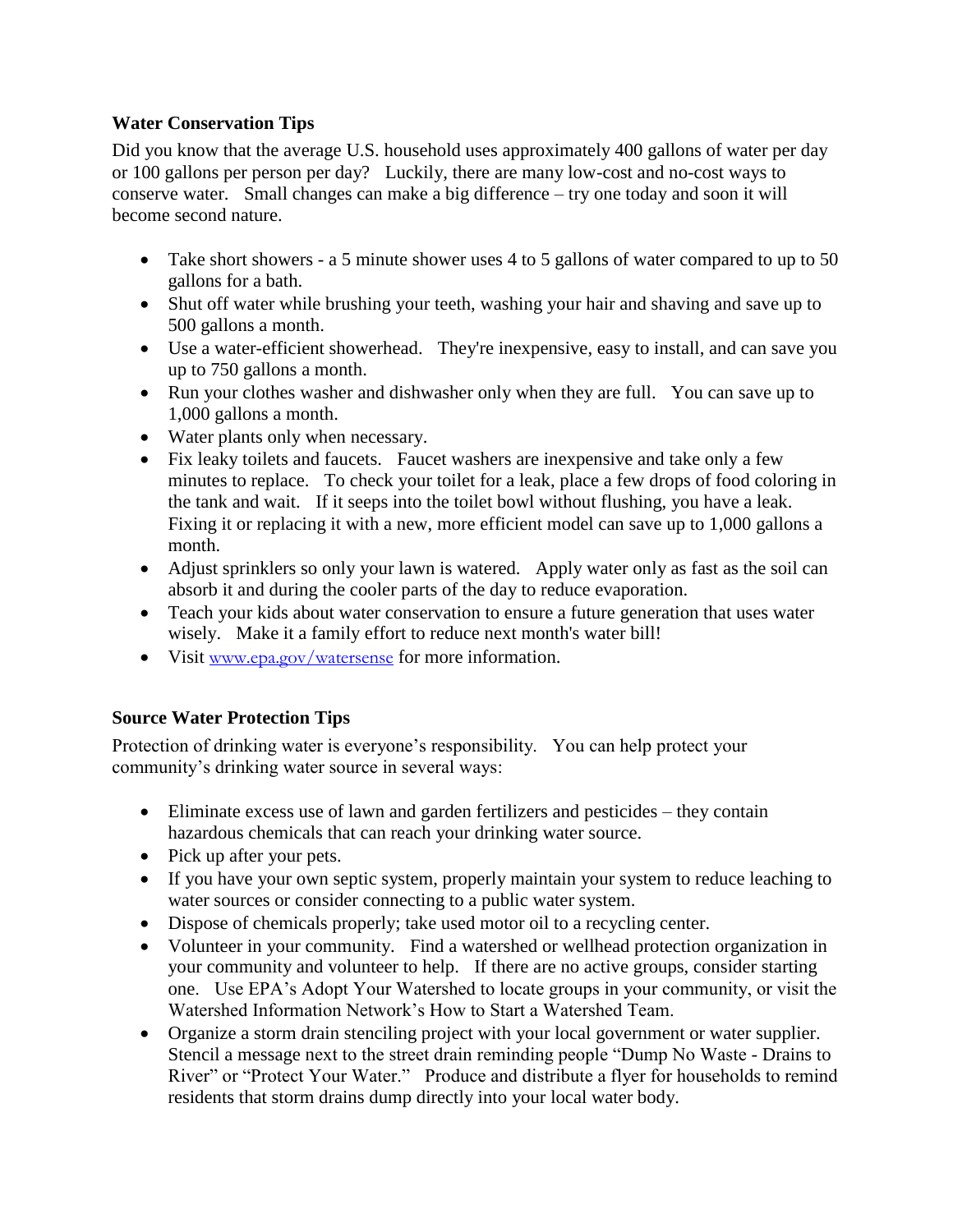#### **Additional Information for Lead**

If present, elevated levels of lead can cause serious health problems, especially for pregnant women and young children. Lead in drinking water is primarily from materials and components associated with service lines and home plumbing. City of Claremore is responsible for providing high quality drinking water, but cannot control the variety of materials used in plumbing components. When your water has been sitting for several hours, you can minimize the potential for lead exposure by flushing your tap for 30 seconds to 2 minutes before using water for drinking or cooking. If you are concerned about lead in your water, you may wish to have your water tested. Information on lead in drinking water, testing methods, and steps you can take to minimize exposure is available from the Safe Drinking Water Hotline or at http://www.epa.gov/safewater/lead.

# **Water Quality Data Table**

In order to ensure that tap water is safe to drink, EPA prescribes regulations which limit the amount of contaminants in water provided by public water systems. The table below lists all of the drinking water contaminants that we detected during the calendar year of this report. Although many more contaminants were tested, only those substances listed below were found in your water. All sources of drinking water contain some naturally occurring contaminants. At low levels, these substances are generally not harmful in our drinking water. Removing all contaminants would be extremely expensive, and in most cases, would not provide increased protection of public health. A few naturally occurring minerals may actually improve the taste of drinking water and have nutritional value at low levels. Unless otherwise noted, the data presented in this table is from testing done in the calendar year of the report. The EPA or the State requires us to monitor for certain contaminants less than once per year because the

|                                           | <b>MCLG</b>       | MCL,                     |                       |          |       |               |                  |                                                                                                                   |
|-------------------------------------------|-------------------|--------------------------|-----------------------|----------|-------|---------------|------------------|-------------------------------------------------------------------------------------------------------------------|
|                                           | <b>or</b>         | TT, or                   | Your                  |          | Range | <b>Sample</b> |                  |                                                                                                                   |
| <b>Contaminants</b>                       | <b>MRDLG MRDL</b> |                          | <b>Water Low High</b> |          |       | Date          | <b>Violation</b> | <b>Typical Source</b>                                                                                             |
| Disinfectants & Disinfectant By-Products  |                   |                          |                       |          |       |               |                  |                                                                                                                   |
|                                           |                   |                          |                       |          |       |               |                  | (There is convincing evidence that addition of a disinfectant is necessary for control of microbial contaminants) |
| Chlorine (as Cl2)<br>(ppm)                | $\overline{4}$    | $\overline{\mathcal{A}}$ | 1                     | $\Omega$ | 1     | 2017          | N <sub>0</sub>   | Water additive used to control<br>microbes                                                                        |
| Chlorite (ppm)                            | 0.8               |                          | $\Omega$              | 1.07     | 1     | 2017          | No               | By-product of drinking water<br>disinfection                                                                      |
| Halo acetic Acids<br>$(HAA5)$ (ppb)       | <b>NA</b>         | 60                       | 51                    | 23.4     | 105   | 2017          | N <sub>0</sub>   | By-product of drinking water<br>chlorination                                                                      |
| TTHMs [Total<br>Trihalomethanes]<br>(ppb) | <b>NA</b>         | 80                       | 85                    | 47.2     | 122   | 2017          | Yes              | By-product of drinking water<br>disinfection                                                                      |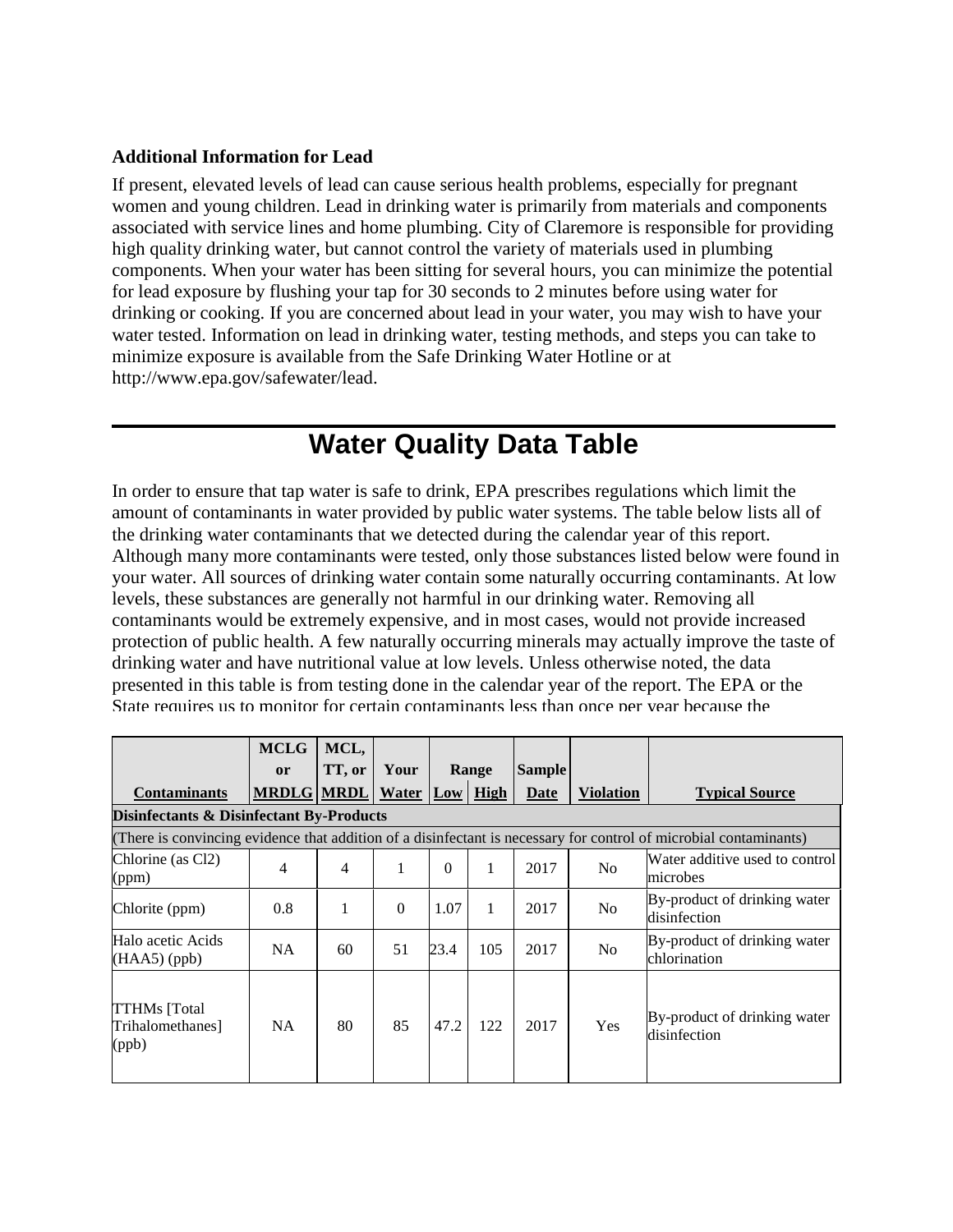| <b>Inorganic Contaminants</b>                                                 |                  |                        |                      |                              |       |                                  |  |                                          |                                                                                                                                                                                                                                 |
|-------------------------------------------------------------------------------|------------------|------------------------|----------------------|------------------------------|-------|----------------------------------|--|------------------------------------------|---------------------------------------------------------------------------------------------------------------------------------------------------------------------------------------------------------------------------------|
| Antimony (ppb)                                                                | 6                | 6                      | 1.27                 | 1.27                         | 1.27  | 2013                             |  | N <sub>o</sub>                           | Discharge from petroleum<br>refineries; fire retardants;<br>ceramics; electronics; solder;<br>test addition.                                                                                                                    |
| Arsenic (ppb)                                                                 | $\mathbf{0}$     | 10                     | 0.68                 | 0.68                         | 0.68  | 2013                             |  | No                                       | Erosion of natural deposits;<br>Runoff from orchards; Runoff<br>from glass and electronics<br>production wastes                                                                                                                 |
| Barium (ppm)                                                                  | $\overline{2}$   | $\mathfrak{2}$         | 0.0289 0.0289 0.0289 |                              |       | 2013                             |  | N <sub>o</sub>                           | Discharge of drilling wastes;<br>Discharge from metal<br>refineries; Erosion of natural<br>deposits                                                                                                                             |
| Fluoride (ppm)                                                                | < 0.8            | 0.8                    | 0.15                 | $\mathbf{0}$                 | 0.15  | 2017                             |  | N <sub>o</sub>                           | Erosion of natural deposits;<br>Water additive which<br>promotes strong teeth;<br>Discharge from fertilizer and<br>aluminum factories                                                                                           |
| <b>Microbiological Contaminants</b>                                           |                  |                        |                      |                              |       |                                  |  |                                          |                                                                                                                                                                                                                                 |
| Turbidity (NTU)                                                               | NA               | 0.3                    | < 0.3                | <b>NA</b>                    | 0.758 | 2017                             |  | N <sub>o</sub>                           | Soil runoff                                                                                                                                                                                                                     |
|                                                                               |                  |                        |                      |                              |       |                                  |  |                                          | 100% of the samples were below the TT value of 1. A value less than 95% constitutes a TT violation. The highest<br>single measurement was 0.288. Any measurement in excess of 5 is a violation unless otherwise approved by the |
| Fecal coliform/E. coli<br>in the distribution<br>system (positive<br>samples) | $\overline{0}$   | $\mathbf{0}$           | $\mathbf{0}$         | <b>NA</b>                    |       | 2017                             |  | No                                       | Human and animal fecal<br>waste                                                                                                                                                                                                 |
| one is also fecal coliform or E. coli positive.                               |                  |                        |                      |                              |       |                                  |  |                                          | A violation occurs when a routine sample and a repeat sample, in any given month, are total coliform positive, and                                                                                                              |
| <b>Radioactive Contaminants</b>                                               |                  |                        |                      |                              |       |                                  |  |                                          |                                                                                                                                                                                                                                 |
| Beta/photon emitters<br>(pCi/L)                                               | $\mathbf{0}$     | 50                     | 3.5                  | 3.5                          | 3.55  | 2017                             |  | N <sub>o</sub>                           | Decay of natural and<br>man-made deposits. The EPA<br>considers 50 pCi/L to be the<br>level of concern for Beta<br>particles.                                                                                                   |
| Radium (combined<br>226/228) (pCi/L)                                          | $\boldsymbol{0}$ | 5                      | 0.706                | 0.706 0.706                  |       | 2017                             |  | No                                       | Erosion of natural deposits                                                                                                                                                                                                     |
| Alpha emitters<br>(pCi/L)                                                     | $\boldsymbol{0}$ | 15                     | 0.284                | 0.284 0.284                  |       | 2017                             |  | No                                       | Erosion of natural deposits                                                                                                                                                                                                     |
| <b>Contaminants</b>                                                           | <b>MCLG</b>      | ${\bf \underline{AL}}$ | Your<br><b>Water</b> | <b>Sample</b><br><b>Date</b> |       | # Samples<br><b>Exceeding AL</b> |  | <b>Exceeds</b><br>${\bf \underline{AL}}$ | <b>Typical Source</b>                                                                                                                                                                                                           |
| <b>Inorganic Contaminants</b>                                                 |                  |                        |                      |                              |       |                                  |  |                                          |                                                                                                                                                                                                                                 |
| Copper - action level<br>at consumer taps<br>(ppm)                            | 1.3              | 1.3                    | 0.11                 | 2016                         |       | $\boldsymbol{0}$                 |  | No                                       | Corrosion of household<br>plumbing systems; Erosion<br>of natural deposits                                                                                                                                                      |
| Lead - action level at<br>consumer taps (ppb)                                 | 15               | 15                     | 0.005                | 2016                         |       | $\boldsymbol{0}$                 |  | No                                       | Corrosion of household<br>plumbing systems; Erosion<br>of natural deposits                                                                                                                                                      |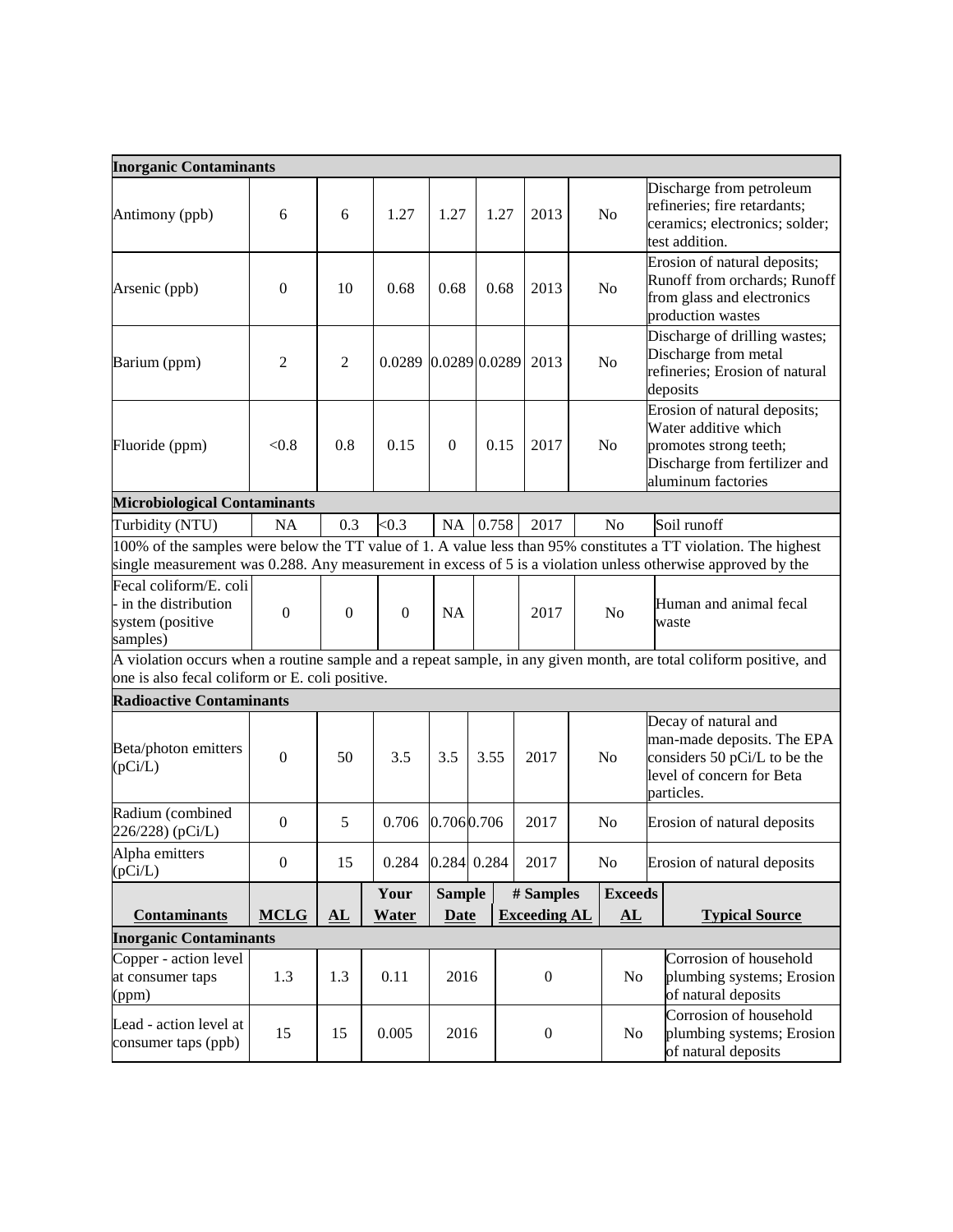#### **Violations and Exceedance**

#### **TTHMs [Total Trihalomethanes]**

Some people who drink water containing Trihalomethanes in excess of the MCL over many years may experience problems with their liver, kidneys, or central nervous system, and may have an increased risk of getting cancer. This violation occurred in 2016. We sample at four sites in the system. All sites were over the MCL during the year. The city has starts a flushing program thru out the system. We are adding mixers to the water towers to help circulate the water.

| <b>Unit Descriptions</b> |                                                                                                                                                                                              |  |  |  |  |  |
|--------------------------|----------------------------------------------------------------------------------------------------------------------------------------------------------------------------------------------|--|--|--|--|--|
| <b>Term</b>              | <b>Definition</b>                                                                                                                                                                            |  |  |  |  |  |
| ppm                      | ppm: parts per million, or milligrams per liter (mg/L)                                                                                                                                       |  |  |  |  |  |
| ppb                      | ppb: parts per billion, or micrograms per liter (µg/L)                                                                                                                                       |  |  |  |  |  |
| pCi/L                    | pCi/L: picocuries per liter (a measure of radioactivity)                                                                                                                                     |  |  |  |  |  |
| <b>NTU</b>               | NTU: Nephelometric Turbidity Units. Turbidity is a measure of the<br>cloudiness of the water. We monitor it because it is a good indicator of<br>the effectiveness of our filtration system. |  |  |  |  |  |
| positive samples         | positive samples/yr: The number of positive samples taken that year                                                                                                                          |  |  |  |  |  |
| NA.                      | NA: not applicable                                                                                                                                                                           |  |  |  |  |  |
| ND                       | ND: Not detected                                                                                                                                                                             |  |  |  |  |  |
| <b>NR</b>                | NR: Monitoring not required, but recommended.                                                                                                                                                |  |  |  |  |  |

| <b>Important Drinking Water Definitions</b> |                                                                                                                                                                                                                                                                  |  |  |  |  |  |
|---------------------------------------------|------------------------------------------------------------------------------------------------------------------------------------------------------------------------------------------------------------------------------------------------------------------|--|--|--|--|--|
| <b>Term</b>                                 | <b>Definition</b>                                                                                                                                                                                                                                                |  |  |  |  |  |
| <b>MCLG</b>                                 | MCLG: Maximum Contaminant Level Goal: The level of a contaminant<br>in drinking water below which there is no known or expected risk to<br>health. MCLGs allow for a margin of safety.                                                                           |  |  |  |  |  |
| <b>MCL</b>                                  | MCL: Maximum Contaminant Level: The highest level of a contaminant<br>that is allowed in drinking water. MCLs are set as close to the MCLGs as<br>feasible using the best available treatment technology.                                                        |  |  |  |  |  |
| <b>TT</b>                                   | TT: Treatment Technique: A required process intended to reduce the<br>level of a contaminant in drinking water.                                                                                                                                                  |  |  |  |  |  |
| AL                                          | AL: Action Level: The concentration of a contaminant which, if<br>exceeded, triggers treatment or other requirements which a water system<br>must follow.                                                                                                        |  |  |  |  |  |
| Variances and Exemptions                    | Variances and Exemptions: State or EPA permission not to meet an MCL<br>or a treatment technique under certain conditions.                                                                                                                                       |  |  |  |  |  |
| <b>MRDLG</b>                                | MRDLG: Maximum residual disinfection level goal. The level of a<br>drinking water disinfectant below which there is no known or expected<br>risk to health. MRDLGs do not reflect the benefits of the use of<br>disinfectants to control microbial contaminants. |  |  |  |  |  |
| <b>MRDL</b>                                 | MRDL: Maximum residual disinfectant level. The highest level of a<br>disinfectant allowed in drinking water. There is convincing evidence that<br>addition of a disinfectant is necessary for control of microbial<br>contaminants.                              |  |  |  |  |  |
| <b>MNR</b>                                  | <b>MNR: Monitored Not Regulated</b>                                                                                                                                                                                                                              |  |  |  |  |  |
| <b>MPL</b>                                  | MPL: State Assigned Maximum Permissible Level                                                                                                                                                                                                                    |  |  |  |  |  |